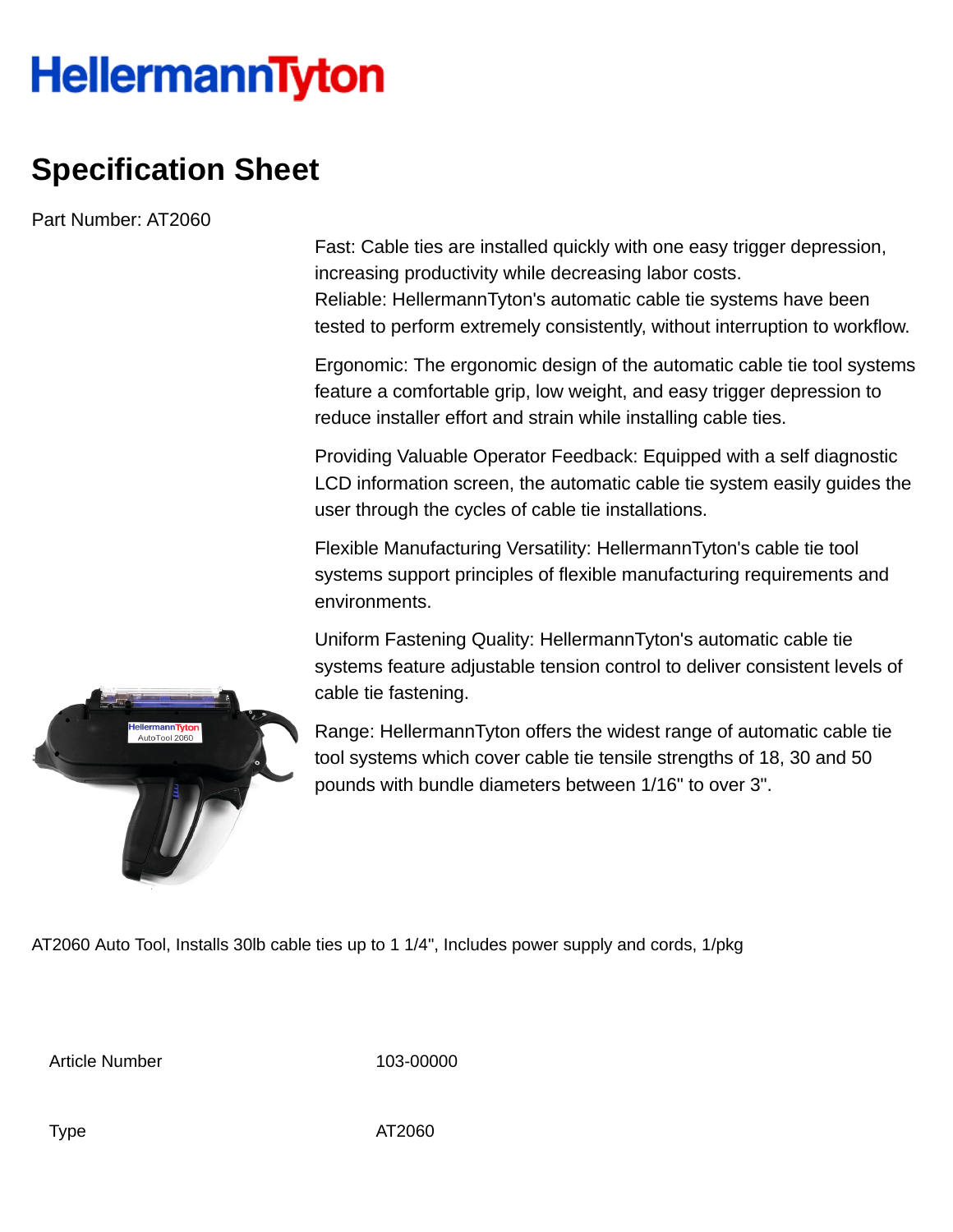| Color                                 | Black (BK)                                                                                                                                                                                                                                                                                                                                                                                                                                                                                                      |
|---------------------------------------|-----------------------------------------------------------------------------------------------------------------------------------------------------------------------------------------------------------------------------------------------------------------------------------------------------------------------------------------------------------------------------------------------------------------------------------------------------------------------------------------------------------------|
| <b>Quantity Per</b>                   | case                                                                                                                                                                                                                                                                                                                                                                                                                                                                                                            |
| <b>Product Description</b>            | HellermannTyton's AT2060 system includes tool, power supply,<br>power cord, tool cord, and mantenance and operation manual. This<br>system can be used in handheld, bench mount, and overhead<br>assembly configurations. The versatile overhead assembly option<br>provides the ultimate integration into the customer's manufacturing<br>area. HellermannTyton's autotool AT2060 is powered by a standard<br>110 AC 27V electrical outlet that the power supply converts to a low<br>DC voltage for the tool. |
| <b>Short Description</b>              | AT2060 Auto Tool, Installs 30lb cable ties up to 1 1/4", Includes power<br>supply and cords, 1/pkg                                                                                                                                                                                                                                                                                                                                                                                                              |
| <b>Global Part Name</b>               | AT2060-MET/PL-BK                                                                                                                                                                                                                                                                                                                                                                                                                                                                                                |
| Length L (Imperial)                   | 14.20                                                                                                                                                                                                                                                                                                                                                                                                                                                                                                           |
| Length L (Metric)                     | 361.2                                                                                                                                                                                                                                                                                                                                                                                                                                                                                                           |
| Voltage Range                         | 27 Volt                                                                                                                                                                                                                                                                                                                                                                                                                                                                                                         |
| Width W (Imperial)                    | 2.6                                                                                                                                                                                                                                                                                                                                                                                                                                                                                                             |
| Width W (Metric)                      | 66.4                                                                                                                                                                                                                                                                                                                                                                                                                                                                                                            |
| <b>Bundle Diameter Min (Imperial)</b> | 0.06                                                                                                                                                                                                                                                                                                                                                                                                                                                                                                            |
| <b>Bundle Diameter Min (Metric)</b>   | 1.50                                                                                                                                                                                                                                                                                                                                                                                                                                                                                                            |
| <b>Bundle Diameter Max (Imperial)</b> | 1.25                                                                                                                                                                                                                                                                                                                                                                                                                                                                                                            |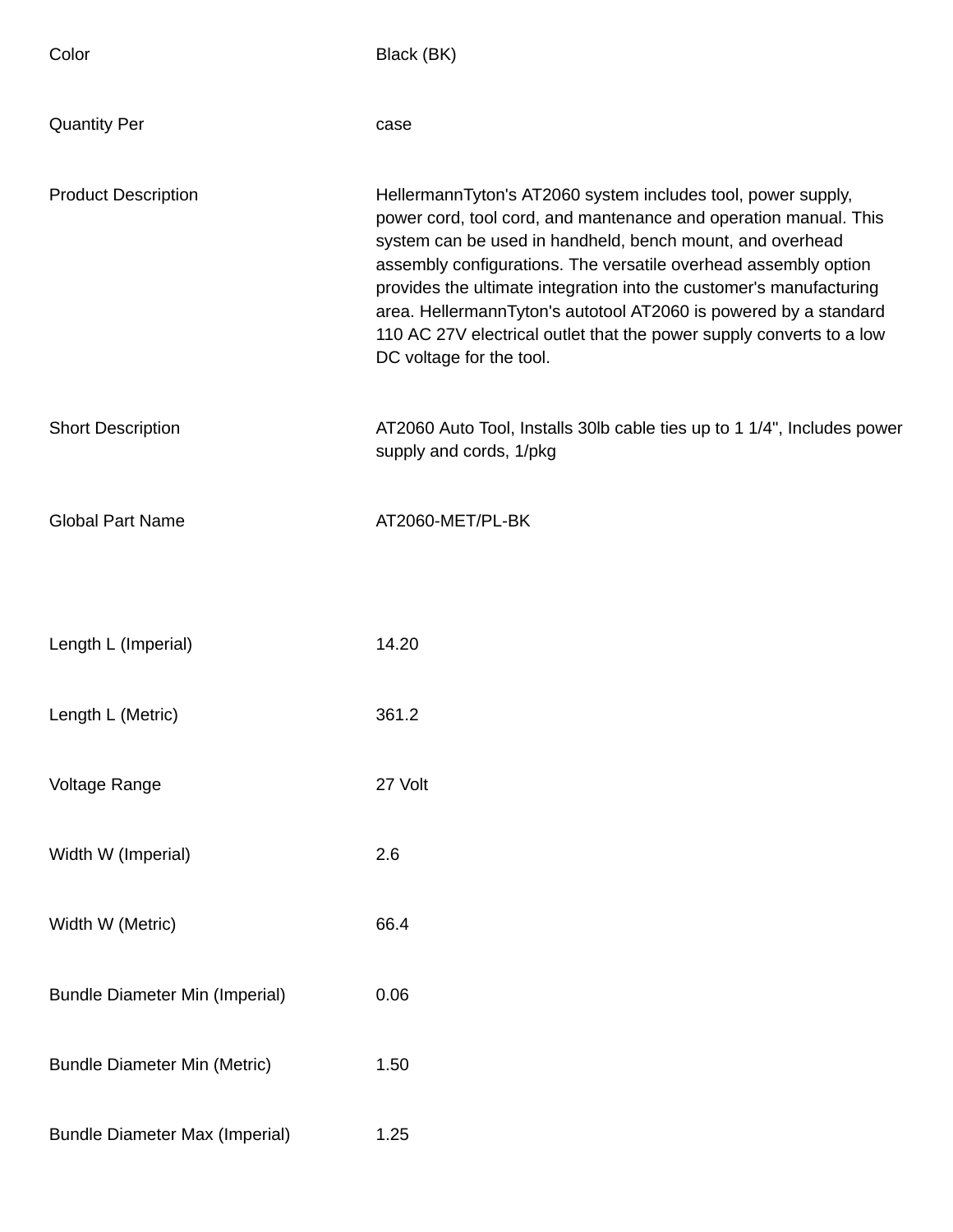| <b>Bundle Diameter Max (Metric)</b> | 31.75                             |
|-------------------------------------|-----------------------------------|
| <b>Cable Ties</b>                   | T30RA30, T30RA3000                |
| <b>Cycle Time</b>                   | 1.2                               |
| Power supply unit                   | 85-265 VAC                        |
| Height H (Imperial)                 | 10.62                             |
| Height H (Metric)                   | 269.7                             |
| <b>Tension Setting Tools</b>        | Adjustable                        |
| Cable Tie Width Max (Imperial)      | 0.14                              |
| Cable Tie Width Max (Metric)        | 3.6                               |
| <b>Power Supply</b>                 | <b>Electrical with Power Pack</b> |
|                                     |                                   |
|                                     |                                   |
| <b>Material</b>                     | Metal (MET) Plastic (PL)          |
| <b>Material Shortcut</b>            | <b>MET PL</b>                     |
| Reach Compliant (Article 33)        | Yes                               |
| <b>ROHS Compliant</b>               | Yes                               |